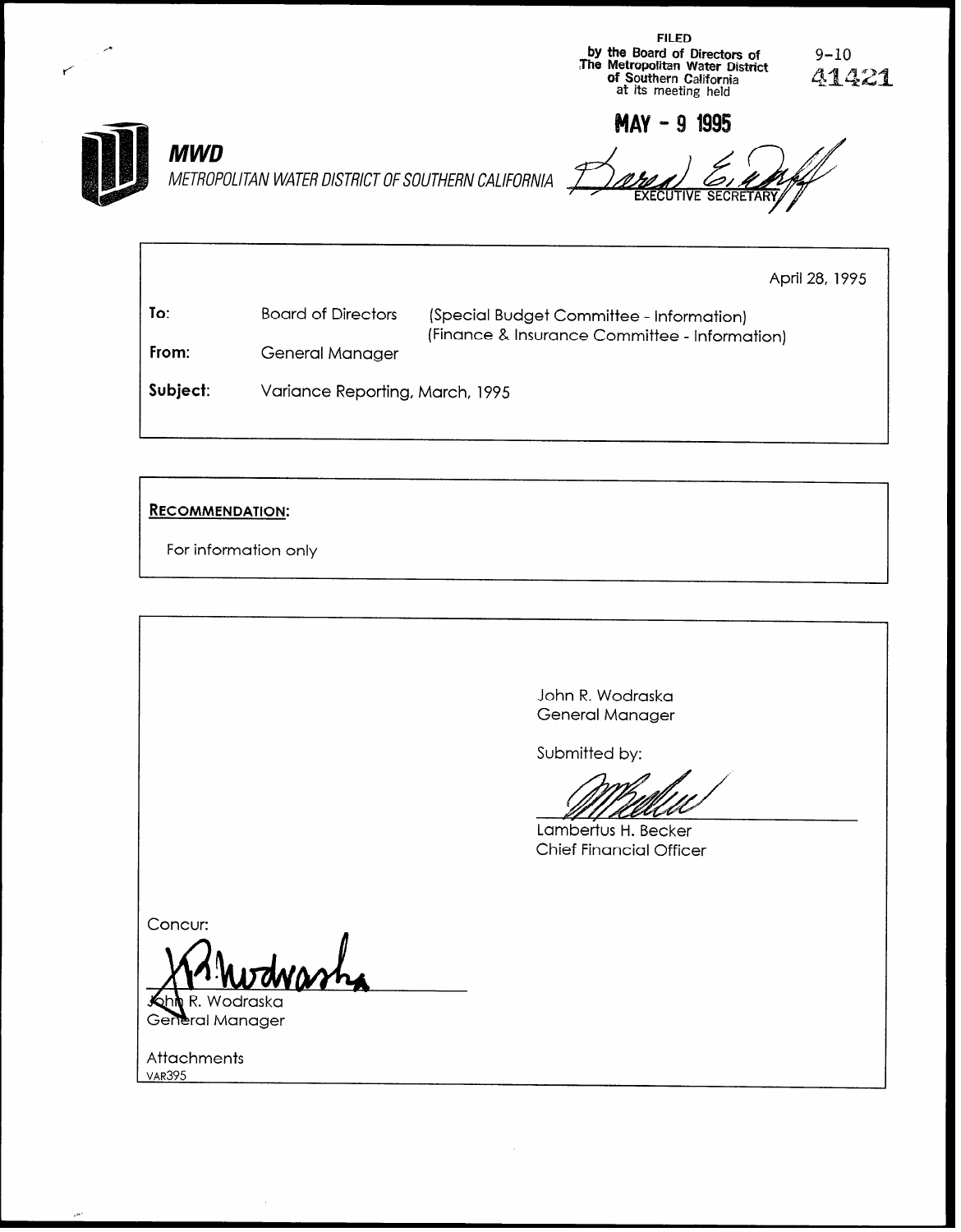#### REPORT:

Attached are quarterly variance reports for the period ending March 31, 1995. Included are (1) a cash basis summary which compares budget with actual receipts and expenditures by major categories, (2) an operations and maintenance summary which compares budget with cost by division and other major line items, and (3) variance explanations for both the cash basis summary and operations and maintenance summary.

Explanations are provided for variances in the cash basis summary if:

Actual receipts or expenditures vary from budget by + \$500,000 or more and the difference is at least 10 percent.

Explanations are provided for variances in the operations and maintenance summary if:

Costs are under budget by \$250,000 or more and the variance is at least 15 percent:

Costs are over budget by \$100,000 or more and the variance is at least 5 percent:

Costs vary from budget by \$500,000 or more regardless of the percentage difference.

Total receipts are expected to be about \$12.2 million under estimates at year-end. Water sales (cash basis) are projected to be \$607.2 million, or \$8.4 million under budget based on sales of 1.75 million acre-feet.

Tax receipts are projected to be \$9.5 million under budget due to lower assessed valuations. Receipts from the water standby charge and power recoveries are projected to be slightly under budget: however, interest earnings are projected to be \$8.9 million over budget reflecting higher interest rates and longer maturities.

Total year-end expenditures are projected to be under estimates by \$80.8 million. State Water Contract payments are projected to be about \$72.2 million under budget. Credits are projected to be \$49.9 million more than budgeted. Most of the additional credits are related to the return of replacement account over payments and adjustments of prior year's charges. The balance of the under run is due to revised off-aqueduct charges based on a reallocation of charges among the contractors.

Colorado River supplies are anticipated to be \$36.1 million under budget primarily because some conservation projects have been deferred.

MWD O&M costs are estimated to be \$2.6 million under budget.

An additional expenditure that will be made this fiscal year is the prepayment of the Allen-McColloch Pipeline Variable Rate Debt. This expenditure was authorized by your Board in April 1995 and is estimated to be \$30.5 million.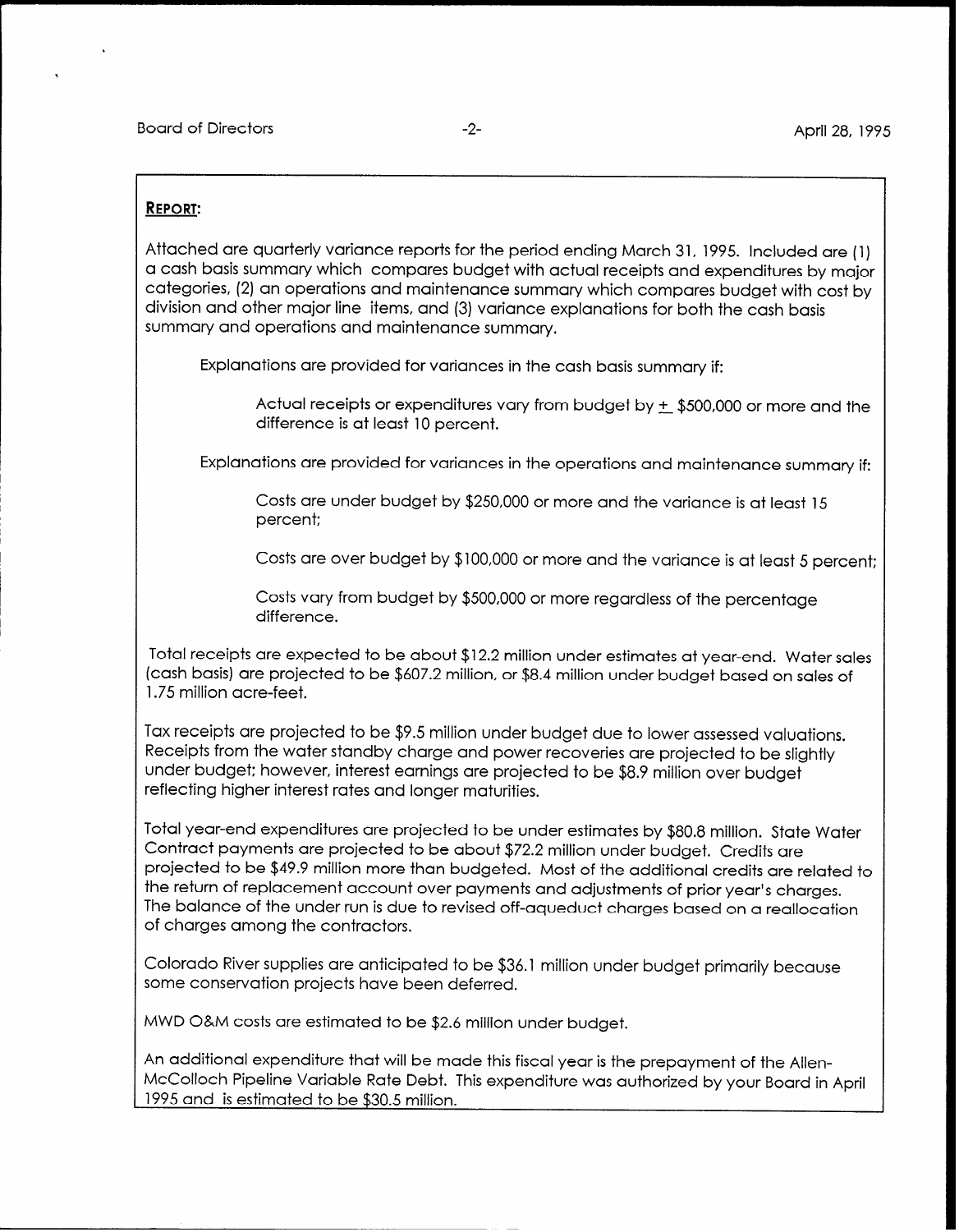$\ddot{\phantom{a}}$ 

Based on these estimates, it is expected that approximately \$3 million will be added to the Water Rate Stabilization Fund this fiscal year.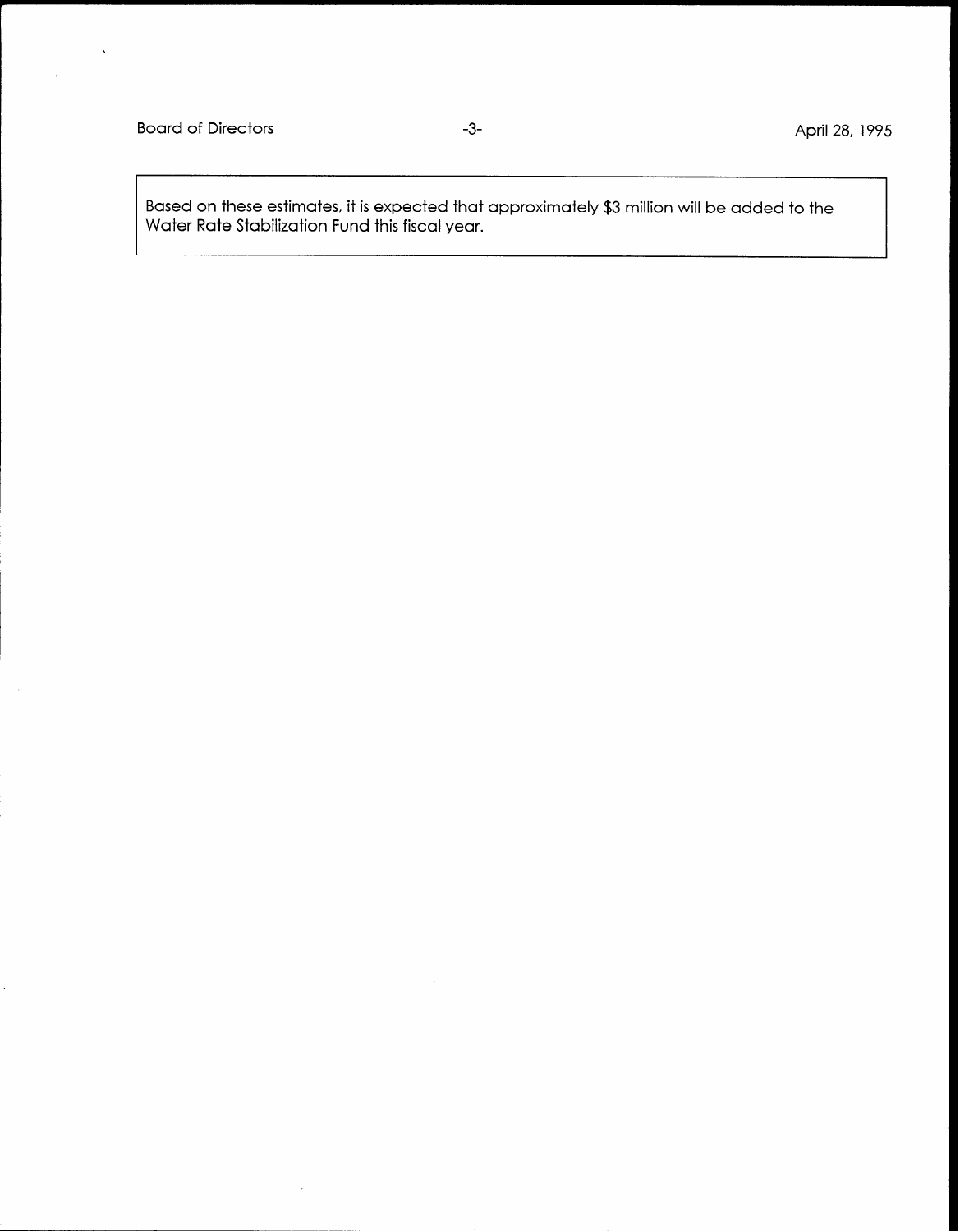This section uses the following tracking code :  $2M\alpha$ This section uses the following index code :  $\frac{\mathcal{U}}{\mathcal{U}}$ 



## Page Place Holder Sheet / Page Tracking Sheet

### $\overrightarrow{v}$  Page Place Holder Sheet

This sheet stands in for a section consisting of  $\frac{1}{\sqrt{1-\frac{1}{\sqrt{1-\frac{1}{\sqrt{1-\frac{1}{\sqrt{1-\frac{1}{\sqrt{1-\frac{1}{\sqrt{1-\frac{1}{\sqrt{1-\frac{1}{\sqrt{1-\frac{1}{\sqrt{1-\frac{1}{\sqrt{1-\frac{1}{\sqrt{1-\frac{1}{\sqrt{1-\frac{1}{\sqrt{1-\frac{1}{\sqrt{1-\frac{1}{\sqrt{1-\frac{1}{\sqrt{1-\frac{1}{\sqrt{1-\frac{1}{\sqrt{1-\frac{1}{\sqrt{1-\frac{1}{\sqrt{1-\frac{1}{\sqrt{1-\frac{1}{\sqrt{1-\frac{1}{\sqrt{$ of pages in this document, including those starting at page number \_\_\_\_\_\_\_\_\_\_\_\_ and ending with page number \_\_\_\_\_\_\_\_\_\_\_\_ as numbered in the document.

Page Tracking Sheet

This section of \_\_\_\_\_\_\_\_\_\_ total number of pages has been pulled from the document titled:

This section was pulled for separate processing due to:

□ Duplex Pages Cl Page Size

 $\square$  Simple Binding

 $\square$  Special Binding

 $\Box$  Mounted Components

 $\square$  Page Material

- 
- cl Damaged Page
- $\Box$  Text on Screen
- If Image Only Pages
- El Page Rotation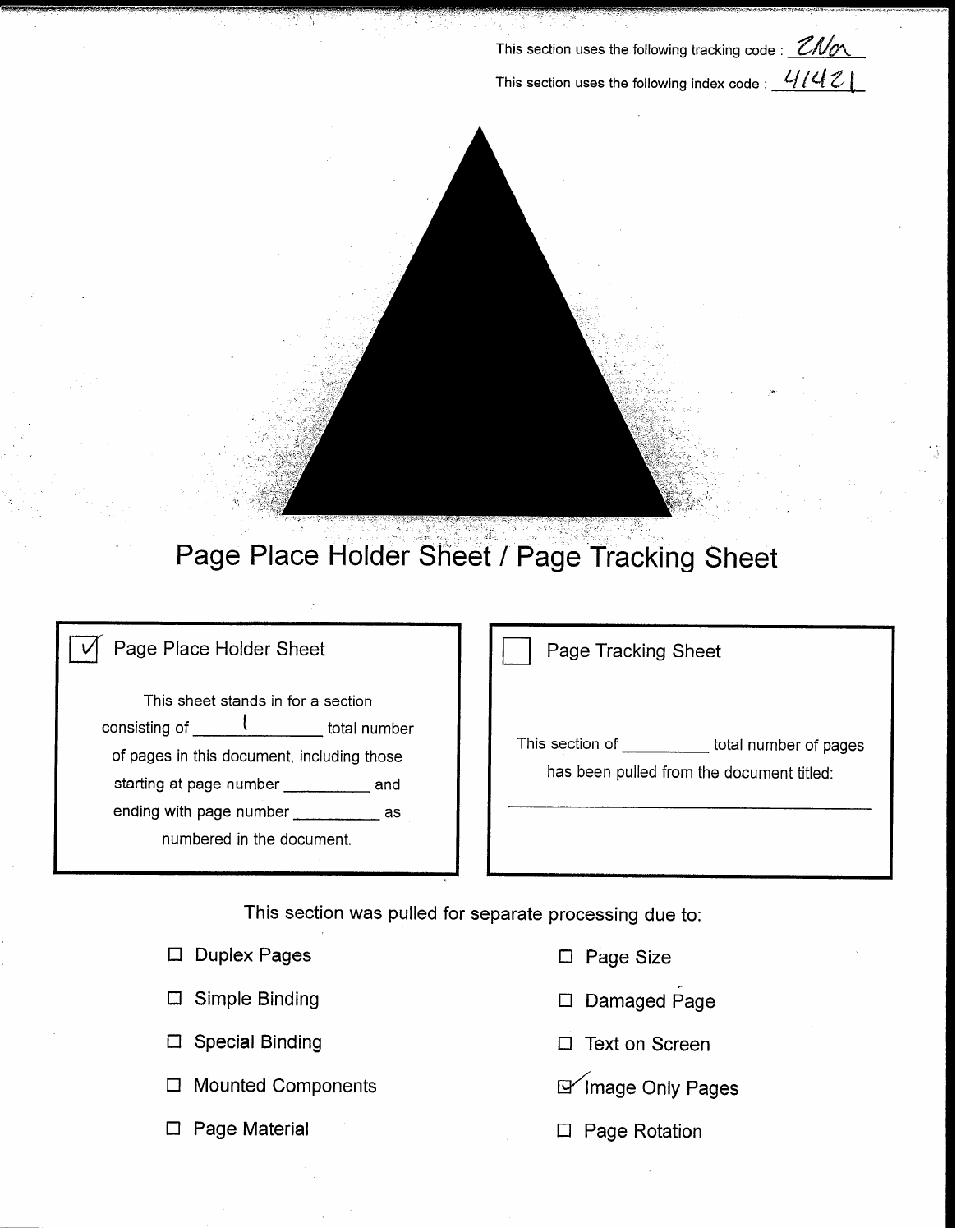This section uses the following tracking code :  $2Nb$ This section uses the following index code :  $41421$ 



## Page Place Holder Sheet / Page Tracking Sheet

### Page Place Holder Sheet

This sheet stands in for a section consisting of  $\frac{Z}{Z}$  total number of pages in this document, including those starting at page number \_\_\_\_\_\_\_\_\_\_\_ and ending with page number \_\_\_\_\_\_\_\_\_\_\_\_ as numbered in the document.

Page Tracking Sheet

This section of \_\_\_\_\_\_\_\_\_\_\_ total number of pages has been pulled from the document titled:

This section was pulled for separate processing due to:

| $\Box$ Duplex Pages       | $\Box$ Page Size      |
|---------------------------|-----------------------|
| $\Box$ Simple Binding     | $\Box$ Damaged Pag    |
| $\Box$ Special Binding    | $\Box$ Text on Screer |
| $\Box$ Mounted Components | $\Box$ Image Only Pa  |
|                           |                       |

- 
- D Damaged Page
- 
- Cl Image Only Pages
- **E**<sup>∕</sup>Page Rotation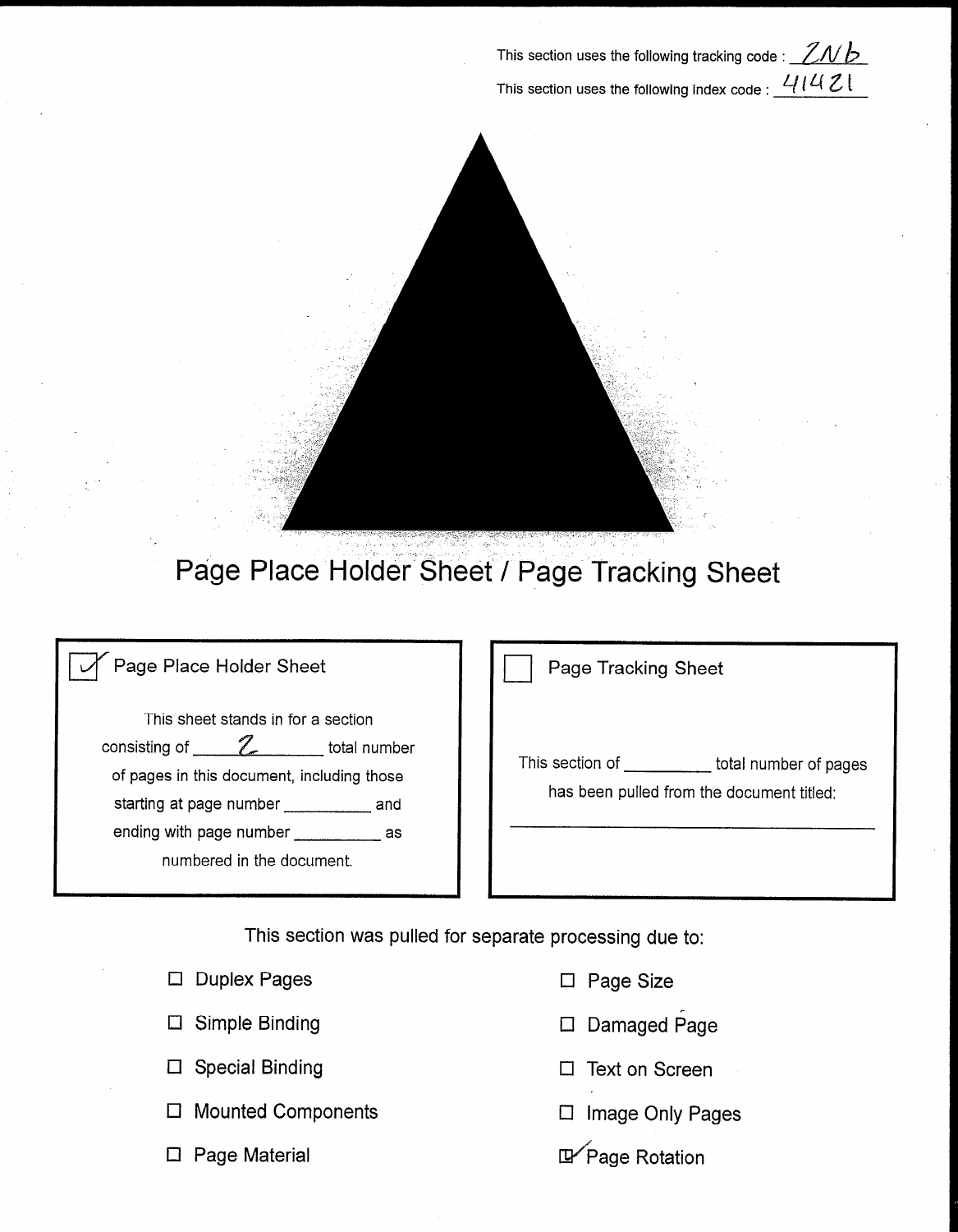This section uses the following tracking code :  $\mathcal{Z}\mathcal{N}\mathcal{L}$ This section uses the following index code :  $4142$ 



# Page Place Holder Sheet / Page Tracking Sheet

### Page Place Holder Sheet

This sheet stands in for a section consisting of  $\frac{1}{\sqrt{1 + \left(1 + \frac{1}{2}\right)}$  total number of pages in this document, including those starting at page number \_\_\_\_\_\_\_\_\_\_\_ and ending with page number \_\_\_\_\_\_\_\_\_\_\_\_ as numbered in the document.

Page Tracking Sheet

This section of \_\_\_\_\_\_\_\_\_\_\_ total number of pages has been pulled from the document titled:

This section was pulled for separate processing due to:

| $\Box$ Duplex Pages    | $\Box$ Page Size            |
|------------------------|-----------------------------|
| $\Box$ Simple Binding  | □ Damaged Page              |
| $\Box$ Special Binding | $\Box$ Text on Screen       |
| □ Mounted Components   | <b>In Timage Only Pages</b> |
|                        |                             |